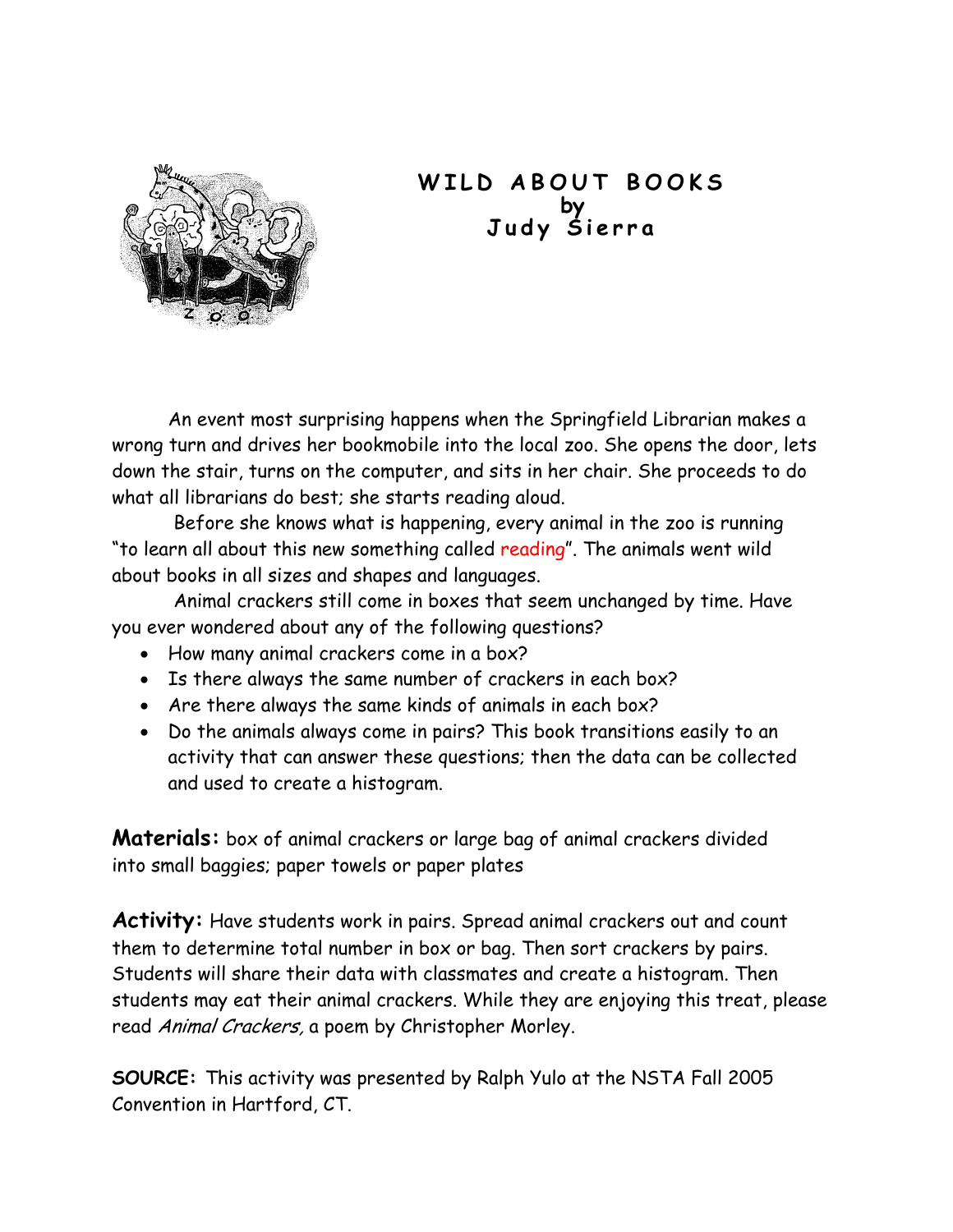#### **STANDARDS:**

**BSL:** 1.9, 2.1, 4.6, 5.1, 5.2, 5.4, 9.1, 9.2, 9.3, 9.4, 12.2 **NCTM:** 4d, 4e, 5a, 5c, 11a, 11b, 11c, 13a **SCS:** C1, H2, and H5

Sierra, Judy. Wild about Books. Alfred A. Knopf, c2004. ISBN#0-375-82538-X.

### **Animal Crackers**

Animal crackers and cocoa to drink, That is the finest of suppers I think; When I'm grown up and can have what I please I think I shall always insist upon these. What do YOU choose when you're offered a treat? When Mother says, 'What would you like best to eat?" Is it waffles and syrup, or cinnamon toast? It's cocoa and animals that I love most! The kitchen's the cosiest place that I know; The kettle is singing, the stove is aglow, And there in the twilight, how jolly to see The cocoa and animals waiting for me. Daddy and Mother dine later in state, With Mary to cook for them, Susan to wait; But they don't have nearly as much fun as I Who eat in the kitchen with Nurse standing by; And Daddy once said, he would like to be me Having cocoa and animals once more for tea.

> Christopher Morley 1890 - 1957